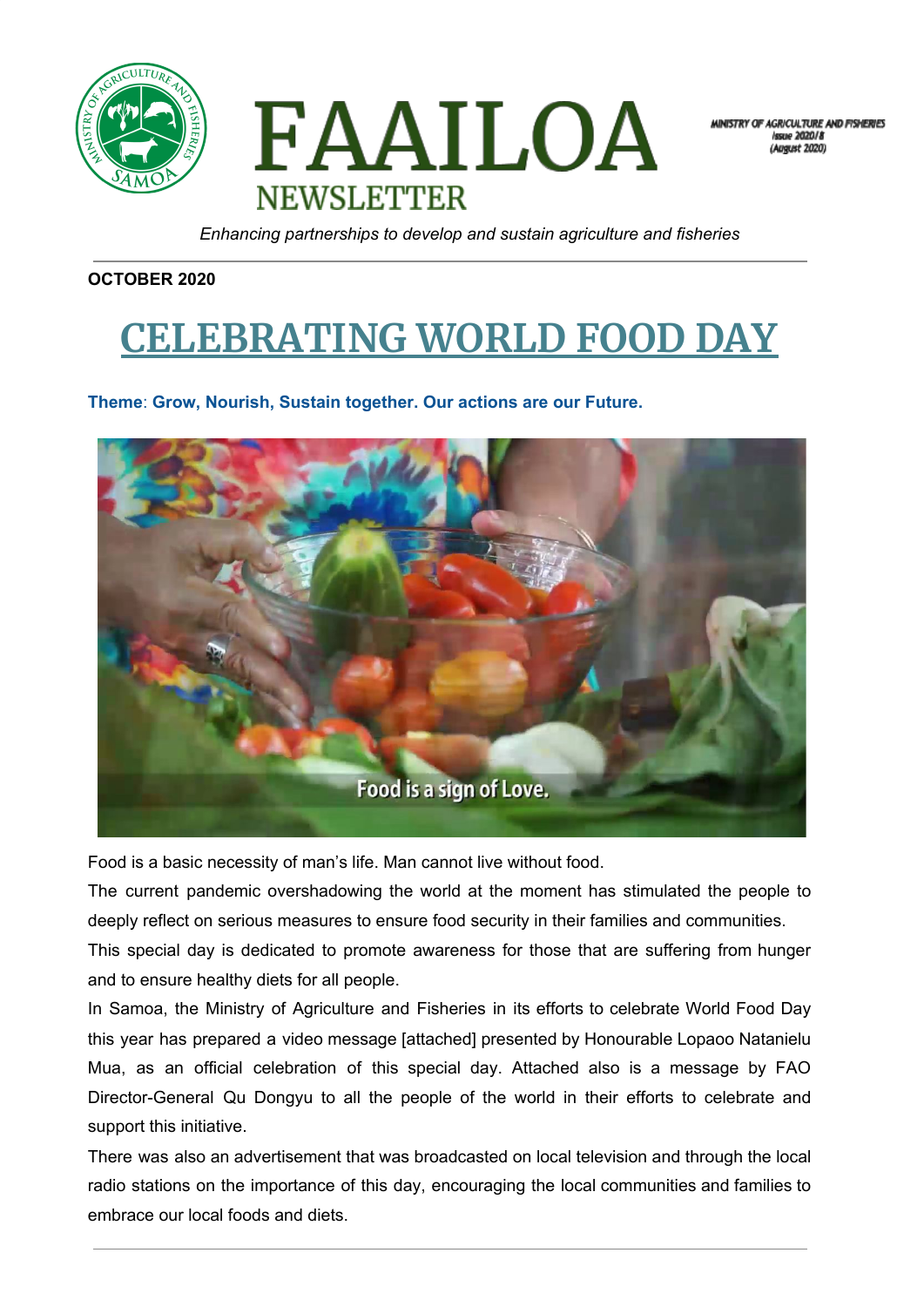### **Minister's Remarks – Hon. Lopao'o Natanielu Mu'a**



**World Food Day Celebration, 16 th October 2020**

Talofa Lava,

It is indeed a great pleasure for me to celebrate with you today this important event; the World Food Day.

Samoa as a member state of the United Nations, the World Food Day is commemorated worldwide on the 16<sup>th</sup> October every year. This event not only celebrates and promotes eradication of global hunger, but marks the  $75<sup>th</sup>$  Anniversary of the Food and Agriculture Organisation of the United Nations.

The 2020 World Food Day theme is **"Grow, Nourish, Sustain. Together".** The theme is therefore fitting as the world encountered hardship and uncertainty due to the global pandemic. The current crisis has placed pressure on health systems, economic shocks and most importantly threatens food and nutrition security.

Although Samoa remains Covid-19 free to date, the social and economic impacts are felt across the country. In this respect, it is imperative for Samoa to work collaboratively as a nation to address the impacts and find solutions for the livelihood of our people.

Our Government continues to promote investments in the Agriculture sector to strengthen domestic food production in the long-run through increasing on-farm productivity, improving fisheries resource management and enhanced market linkages of farmers and fishers.

I would like to take this opportunity to acknowledge with much gratitude the significant roles played by our farmers, fishers, processors, exporters and all within the value chains for agriculture and fisheries development.

A nation's food and nutrition security status is everyone's responsibility. It is our collaborative effort to **Grow** together, **Nourish** together and **Sustain together**. As the saying goes, "*When you run alone, you run fast. When you run together, you run far"*. Yes, it is easier to do things on your own and better yourself, **but** is much more rewarding to accomplish more with many.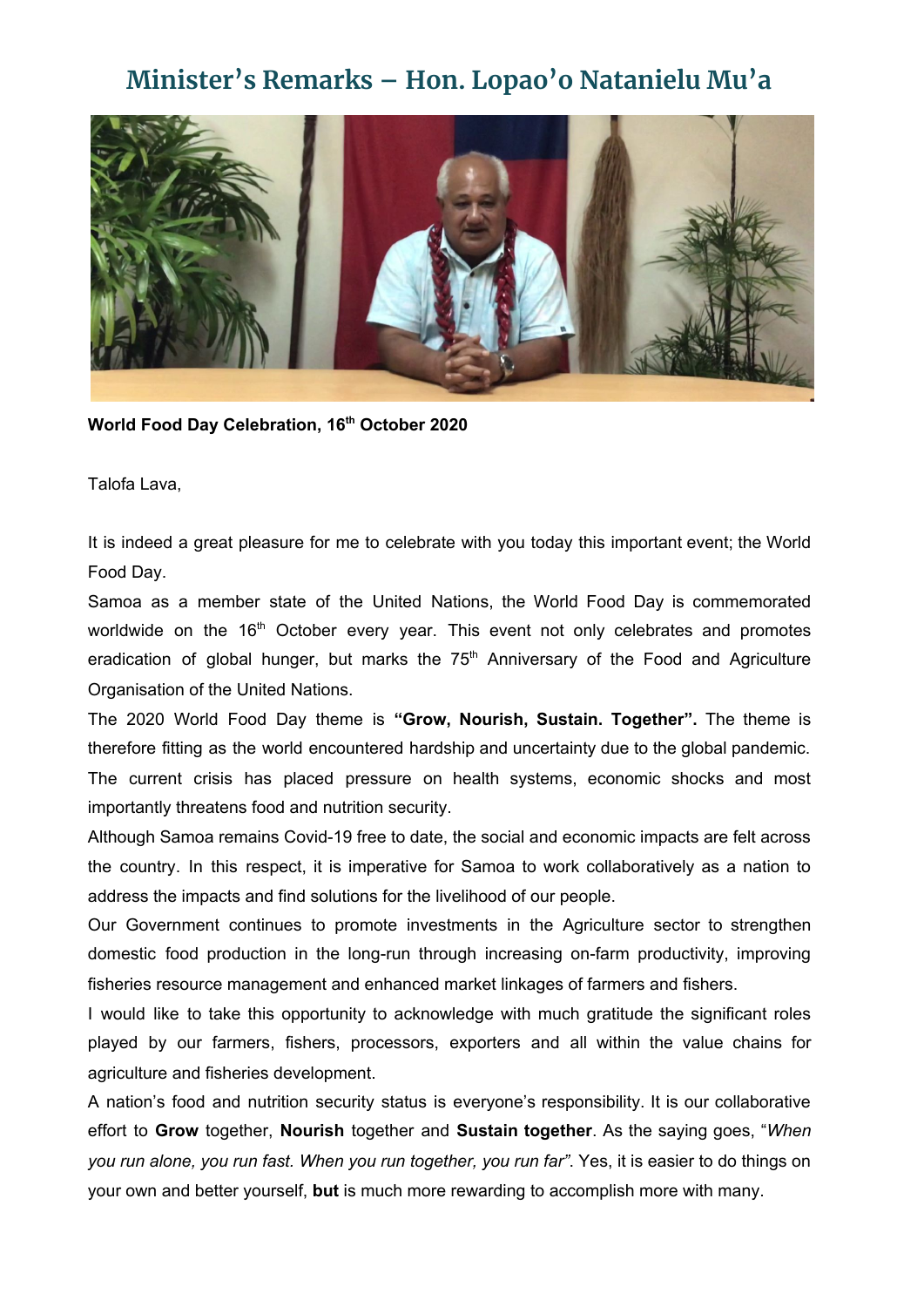I would also like to give recognition to the numerous agriculture sector stakeholders and development partners from the private sector, NGO's, regional and international organisations. Special acknowledgement to the Food and Agriculture Organisation of the United Nations for their on-going financial and technical assistance.

In addition, in my capacity as the current Chairman of the Pacific Ministers of Agriculture and Forestry Forum, I would like to Congratulate FAO for its 75<sup>th</sup> Anniversary and I wish you all the best in celebrating the 2020 World Food Day.

May we continue to ensure food and nutrition security for our people during these times of uncertainties.

Thank you and God Bless.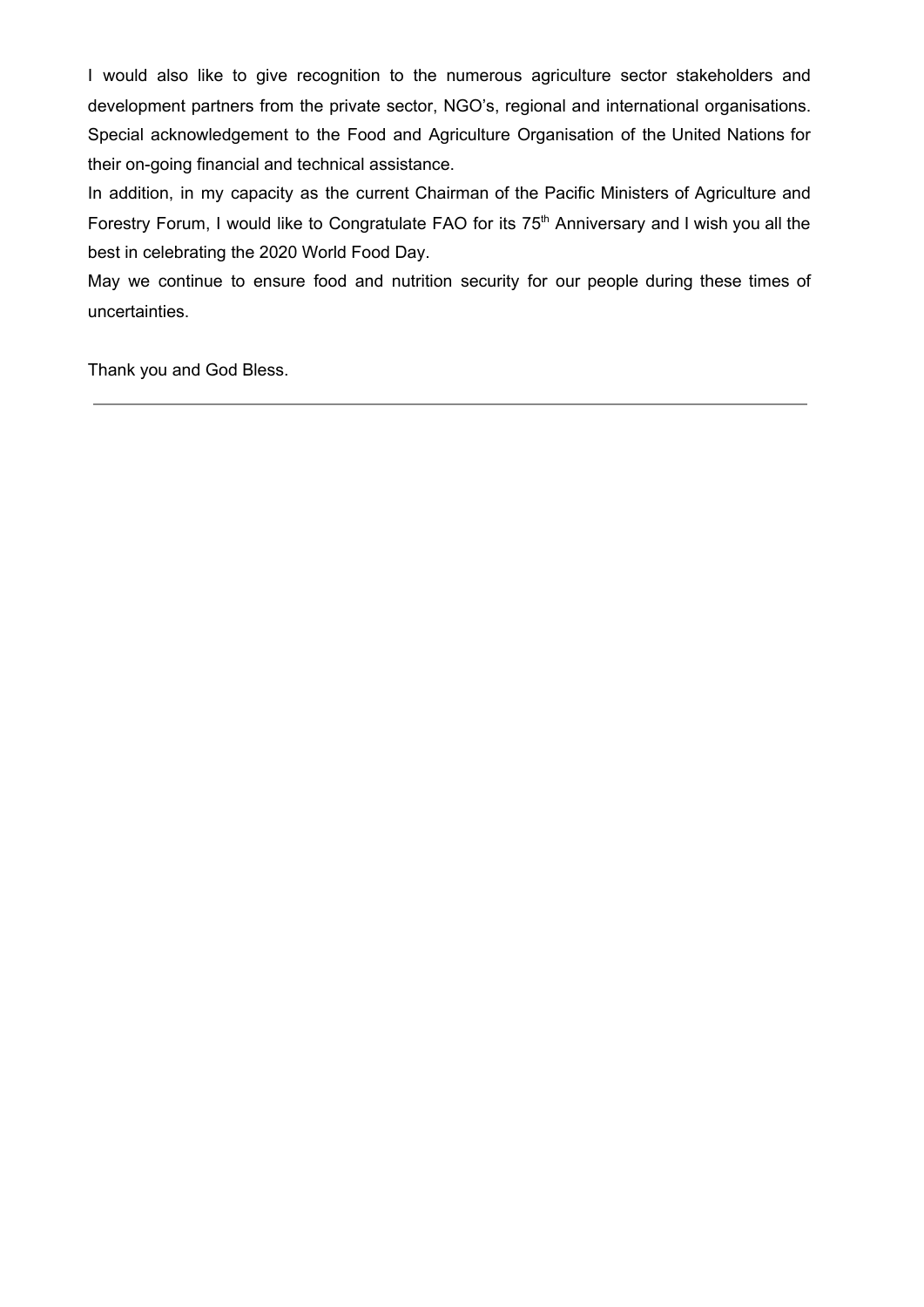## **Video Message by FAO Director-General Qu Dongyu**



**World Food Day 2020/75th Anniversary of FAO**

Ladies and gentlemen, colleagues and friends.

The World Food Day finds its origin in the birthday of FAO UN, on 16 October, 1945. This year is a very special one - for FAO and for the global fight against hunger and malnutrition.

75 years ago today, out of the debris of World War Two. Millions lost their lives in the conflict; millions more died of starvation. Farming was devastated. The world needed to rebuild agriculture and to meet the most basic of human needs. Nations came together, FAO UN was established first.

And we delivered. FAO harnessed everything at our disposal - expertise, research, statistics, diplomacy - to help the world produce more to feed more. In the first 25 years of FAO's existence, farm output increased by 70 percent.

But feeding the world was not just about more hectares and more tractors. In the second quarter - century of FAO's existence, we worked to make the Green Revolution greener. And bluer too we became drawing the world's attention to safeguarding the oceans and seas. We promoted aquaculture. And we tackled - and defeated - entrenched animal diseases.

The third quarter - century saw a greater push for sustainability. We worked to empower small holder farmers. We promoted a package of solutions for global food security. We underscored that there was no such thing as an end to hunger without application of innovation, responsible environment, accessible trade of commodities and empowering women and youth.